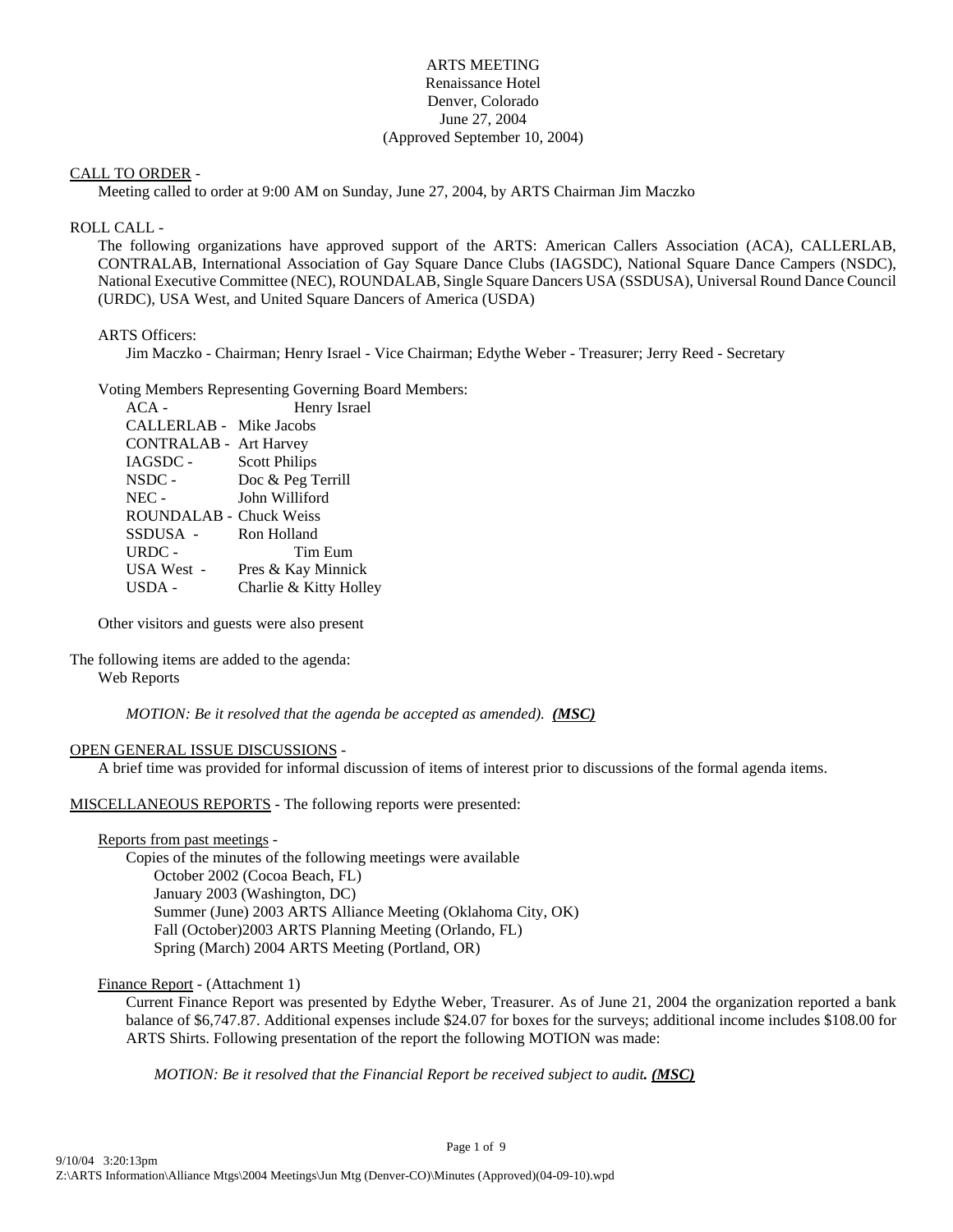#### Confirm Actions by the ARTS Board Since the Last Meeting - (Attachment 2)

This item concerns a discussion and vote to confirm the action taken by the ARTS Governing Board since the March 2004 meeting. Brief discussion of this item resulted in the following MOTION:

*MOTION: Be it resolved that the actions taken by the ARTS Governing Board since the March 2004 meeting be confirmed. (MSC)*

Web Site Report -

This item concerns a discussion of the ARTS web site. We have registered the following URL addresses: www.ARTS-Dance.org and www.ARTS-Dance.com. There is an electronic mailing list through the USDA web site. Also available is a "chat room" at the following: ARTS@usda.org. Members will need to subscribe and can use the "chat room" for exchange of ideas. Discussion of this item resulted in the following MOTION:

*MOTION: Be it resolved that the ARTS Governing Board members take advantage of the "Chat Room" at www.ARTS@usda.org for the exchange of ideas. (MSC)*

#### SPECIAL PRESENTATIONS -

#### Teaching In Schools -

This item concerns a discussion of teaching square dancing in schools. Possibly through or with the help of the American Alliance for Health, Physical Education, Recreation, and Dance (AAHPERD) or some similar organization. Reportedly a California square dancer (Bonnie Abramson) has encountered the California Association of Health, Physical Education, Recreation and Dance (CAHPERD). Bonnie is a very enthusiastic leader of the youth movement within the California Square Dance Council and is very professional in everything that she does. She is a Certified Meeting Planner within the Hospice field.

Bonnie has made an initial contact with CAHPERD with the intent to obtain a booth at their March 2005 Convention and make a presentation at their convention to promote the benefits of Square Dancing and to expose the education community to the proper methodology for teaching square dancing in the schools. It seems this type of program could be emulated by other dance groups throughout the country and to ultimately be included at the National level through AAHPERD and could be a positive first step toward the development of a relationship with AAHPERD.

Bonnie made a presentation to explain the plans and accomplishments. She provided handouts to provide additional information. Considerable discussion of this item resulted in the following MOTION:

*MOTION: Be it resolved that The ARTS provide a Grant of \$1,000 to the California Square Dance Council, Inc. to assist in attending the CAPHERD (California) 2005 convention. (MSC)* 

#### AAHPERD Information -

This item concerns a discussion of contact and cooperation between CALLERLAB and the American Alliance for Health, Physical Education, Recreation, and Dance (AAHPERD). Calvin Campbell provided a presentation about the interaction between CALLERLAB and the CAPHERD (Colorado). Calvin has provided a workshop with teachers through CAPHERD to introduce square dancing and provide information about how to teach square dancing. This was a pilot program which will be repeated. Part of the plan for this item would be to create a "how to" package to assist others to set up and present this type program. Calvin plans to attend the 2005 AAPHERD national convention as a representative of CALLERLAB to make a presentation on this subject.

#### OLD BUSINESS -

#### Other Organizations to Join the ARTS Governing Board: (FYI)

Since the last meeting, the Universal Round Dance Council (URDC) joined the ARTS as a member of the Governing Board. An invitation has also been extended to the Canadian Square and Round Dance Society (CSRDC). Action on this invitation is expected prior to the 2004 Fall ARTS meeting.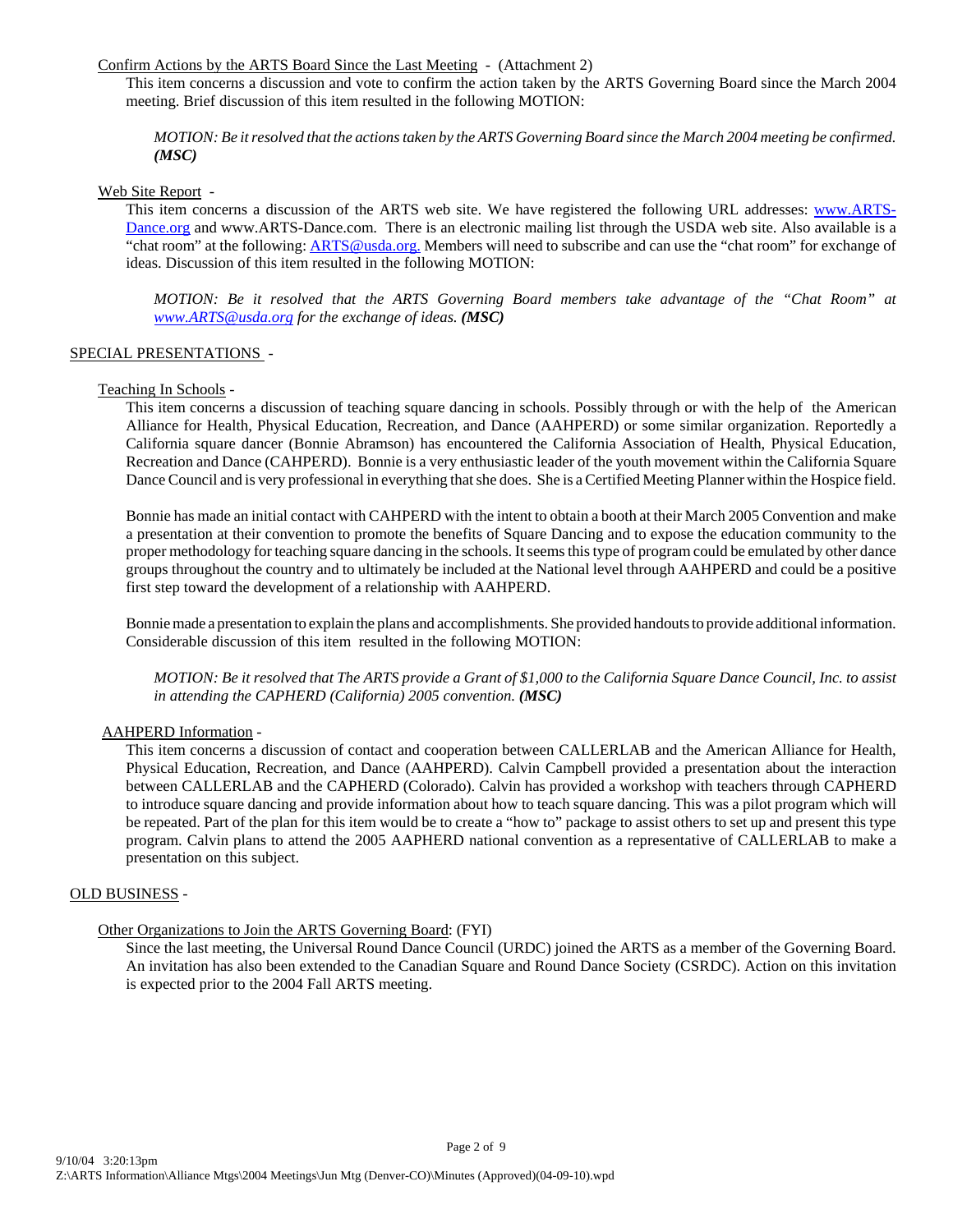#### ARTS Dancer Survey - (FYI)

This item concerns the dancer survey which was done at the 53<sup>rd</sup> NSDC in Denver in June 2004. The survey form was printed by ROUNDALAB and provided to the 53rd NSDC to be included in the package given to each attendee. Many attendees did not receive a survey form, however, the forms were available and many more were distributed. There were an estimated 1,500 - 2,000 surveys completed and turned in. The data will be processed and reported. The survey can be modified and provided to other organizations to conduct similar surveys.

#### Articles Of Incorporation - (FYI)

The organization has been incorporated in North Carolina, with Gene & Connie Tripplett as the primary contact. We have received a letter from North Carolina Dept of Revenue that The ARTS has been granted exempt status for North Carolina income tax purposes contingent upon achieving non-profit status with the IRS.

#### IRS 501 (c)(3) Application Documentation -

This item concerns our application to the IRS for  $501(c)(3)$  tax exempt non-profit corporation status. The application for IRS 501 (c) (3) status has been submitted listing the original ten organizations (less URDC) as the Governing Board. The IRS has requested additional information. The plan is provide the additional information requested by the IRS. Discussion of this item resulted in the following MOTION:

*MOTION: Be it resolved that the application to the IRS for 501 (c)(3) tax exempt status not be modified at this time so that the original ten members of the Governing Board only are identified. (MSC)*

#### Dues & Donations -

We continue to receive donations from individuals, organizations, and benefit dances. A MOTION was approved at the June 2003 meeting that each organization would be encouraged to make a donation to the ARTS to help fund startup costs. During this meeting the Oklahoma Central District Callers Association donated \$425.00 and the American Callers Association made a donation of \$500.00. Discussion of this item resulted in the following MOTION:

*MOTION: Be it resolved that the Central District Callers Association (Oklahoma) be approved as an Associate member. (MSC)*

The members of the Governing Board listed below have made a donation:

American Callers Association donated \$500.00 in 2004 CALLERLAB donated \$500.00 in 2003 CONTRALAB donated \$100.00 in 2003 IAGSDC donated \$350.00 in 2004 NEC donated \$1,000.00 in 2004 Single Square Dancers USA donated \$250.00 in 2003. ROUNDALAB donated \$350.00 in 2004 URDC donated \$350.00 in 2004 USA West donated \$250.00 in 2003 USDA donated \$1,000.00 in 2004

Publicity Ad-Hoc Committee - Michael Streby, Chairman; Members Mike Jacobs & Jim Hensley

This Ad-Hoc Committee was established during the June 2003 meeting to review the issue of how the activity is portrayed in the media and the concerns about this issue. During the March 2004 meeting there was agreement to establish a toll free number in the residence of Lyle & Jean Beck. This has not been done. Several options were discussed, including the question of whether a toll free number is needed. Also included was the idea that the number could be established in the residence of Michael Streby. Considerable discussion of this item resulted in the following MOTION:

*MOTION: Be it resolved that the MOTION approved during the March 2004 ARTS meeting concerning establishing a toll free number be changed to read as follows: "MOTION: Be it resolved that the ARTS establish a toll free phone number at the rate of \$1.00/month and 10cents/minutes; the toll free number is to include "ARTS in the number; when activated the number will be set to ring in a residence to be determined. (MSC)*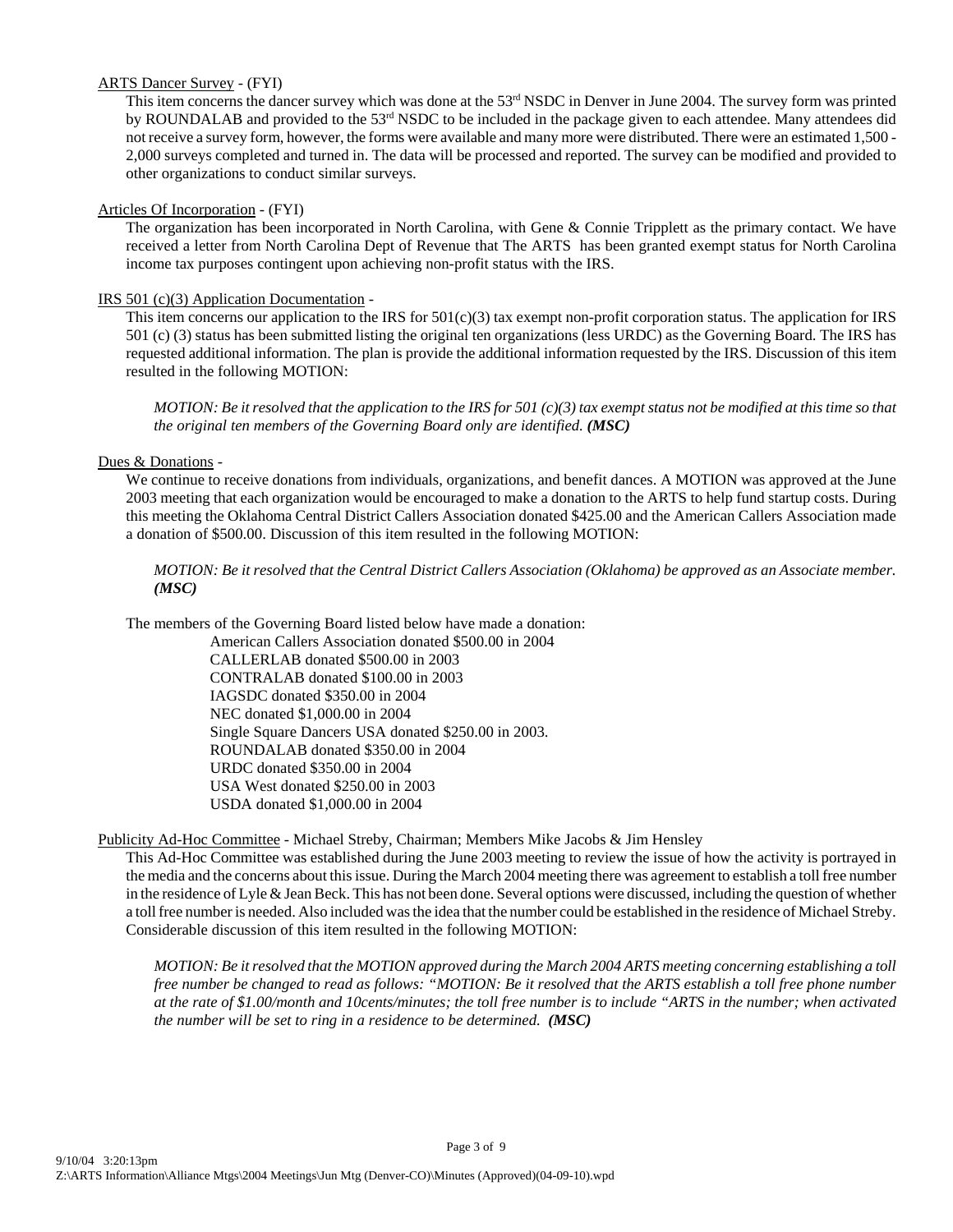#### CALLERLAB Demographic Survey Information - (FYI)

CALLERLAB & The CALLERLAB Foundation have developed and mailed a demographic survey to collect information about the current dancer population. The preliminary report of the results of this survey were provided to the ARTS reps at this meeting. The CALLERLAB Board is discussing how the information will be distributed. The primary purpose of the survey was to provide potential sponsors with information about us and to help further the goals of the *Phoenix Plan*. Final distribution of the information from the survey will be made by the CALLERLAB Board/Executive Committee.

#### Information Pamphlet - (FYI)

This item concerns the creation and publication of a document to publicize the ARTS. The document has been approved and printed as a Tri-Fold brochure. CALLERLAB printed 10,000 copies of the brochure and provided them to the  $53<sup>rd</sup>$  NSDC staff to be included in the package for the attendees. The brochure is intended to provide publicity and information about the ARTS. This is an ARTS document published under the ARTS logo. It includes a list of the ARTS organizations, the Mission Statement, Goals, information about what the ARTS is doing, and other appropriate information, including an ARTS Membership application, concerning the ARTS.

#### PR Seminar at NSDC -

This item consists of a proposal to create and present information to publicize the mission, goals, accomplishments, and organization of the ARTS at the National Square Dance Conventions (NSDC). This information will be presented at future NSDCs. An Ad-Hoc Committee was assigned to accomplish this task with Co-Chairs Jim Hensley and Pat Demerath and members: Tim Crawford and Michael Streby. Presentations are scheduled for the 54<sup>th</sup> NSDC in Portland, OR. Ed Warmoth, education Chairman for the 54th NSDC in Portland made a short presentation. Jim Hensley will provide sessions descriptions for the presentations in Portland.

We also plan to participate in the Showcase of Ideas at the 54<sup>th</sup> NSDC in Portland. Patty Wilcox has created display boards which advertise The ARTS. Discussion of this item resulted in the following MOTION:

*MOTION: Be it resolved that Patty Wilcox be reimbursed \$120.00 for expenses related to creation of the ARTS promotion materials. (MSC)*

#### USABDA (Poss Ask To Join ARTS)

This item concerns a discussion of the United States Armature Ballroom Dancing Association (USABDA). Barbara Wally, Vice President south Central Region, from Colorado Springs, CO provided a presentation of information about the organization. The USABDA is an IRS  $501(c)(3)$  tax exempt organization which was organized in 1980 with the goal of having ballroom dancing recognized as an Olympic sport. The organization has a membership of approximately 20,000 members more than 80% are social dancers. The organization has indicated an interest in joining The ARTS.

#### Fundraising vs. Corporate Sponsorship vs. Grant Writing -

This item concerns follow-up to the presentation of information on the three facets of fund raising that we as the ARTS should pursue. The goal would be to establish a method of fund raising. Considerable discussion of this item provided many ideas for fund raising.

#### Executive Secretary/Administrative Assistant (FYI)

This item concerns the idea of whether the ARTS should hire an Executive Secretary and/or an Administrative Assistant. This item was discussed briefly at the March 2004 ARTS meeting with agreement that it would be discussed at some later time. No further action needs to be taken at this time.

#### **NEW BUSINESS -**

#### Image Enhancement -

Patrick Demerath provided a presentation of this item. His presentation included information about a plan to enhance the image of the activity. The completed Management by Objective (MBOs) and Power Point Plan to Enhance the Image was provided to the ARTS Reps. The plan is very detailed and provides information about how the various segments of the population may be approached to enhance the image of the activity. There are six steps which may be used to implement the plan. The Power Point presentation of the plan was set up by demographic age groups offering choices for each group - - Baby Boomers, Generation X, Generation Y and Seniors. Each Plan for each age group addressed type of music, clothing, type of products for advertising. Any comments/concerns/questions about the plan should be sent to Patrick. There was agreement that the information presented should be made available and presented at the local level.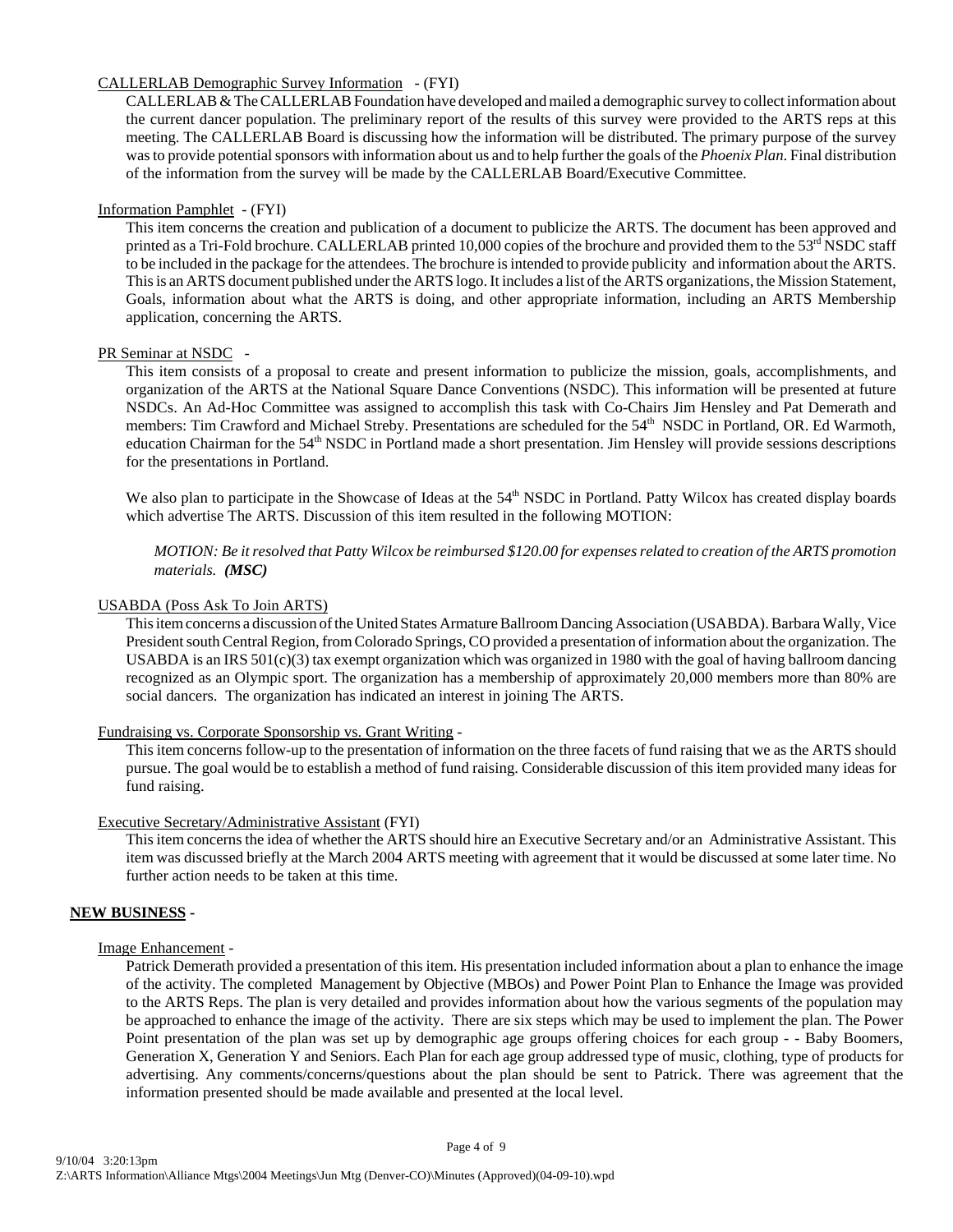#### Lobbyist Plan -

Patrick Demerath provided a presentation of this plan. His presentation included information about the Lobbyist Support Plan which could be implemented to obtain support for the activity at the national level of government. The plan is quite detailed and was provided to all ARTS Reps. Discussion of this item resulted in agreement that Patrick will develop a plan for implementation of the Lobbyist plan to include Contra and Round Dancing to be available at the next meeting of The ARTS.

#### Distribution of Information - (FYI)

This item concerns ways to distribute information about the work The ARTS is doing, the goals, and accomplishments of the ARTS. There was a request that information from ARTS organizations be made in PDF to make it easier to distribute the information within the other organizations. Some organizations do not have the capability to create PDF files, therefore, each organization should ensure the other organizations have their mailing address. All organizations should send their contact mailing address to the ARTS Secretary for distribution to all ARTS Reps. A suggestion was made that all member organizations establish a link to the ARTS web site from the organization's web site.

#### Election Procedures -

This item concerns a request to discuss and establish procedures for the election of ARTS Officers. A suggestion has been made that the officers be nominated and elected in the following order: 1) Chairman, 2) Vice Chairman, 3) Secretary, and 4) Treasurer. Discussion of this item resulted in the following MOTION:

*MOTION: Be it resolved that further discussion of Election Procedures be tabled until the 2004 Fall ARTS meeting. (MSC)* 

#### H.R. 645 (Promenade Act) -

This item concerns a proposal for The ARTS to support H.R. 645, also called the Promenade Act. This was designed to designate Square Dance as the National Folk Dance of the United States of America. It was introduced in the 1st. session of the 108th Congress by Representative Ed Whitfield 1st District Kentucky. Thirty one states have passed legislation designating square dance as their State Folk Dance. Discussion of this item resulted in the following MOTION:

*MOTION: Be it resolved that the ARTS and the Governing Board Members provide support to the USDA in their efforts to have square dance named as the National Folk Dance. (MSC)*

#### Square 4 Life - (FYI)

There is a suggestion that the ARTS look at "SQUARE4LIFE". Apparently this is a wellness initiative program that has been disseminated through the following web site: http://www.feenerty.com/square4life/page2.html Jim Hensley has volunteered to gather more information for the 2004 Fall meeting.

#### ARTS Badge -

This item concerns the badges which have been obtained for the Governing Board representatives. Jim Maczko obtained ARTS badges and dangles at a cost of \$350.00. The cost of each individual badge is \$5.00 and each dangle is \$1.00. Discussion of this item resulted in the following MOTIONs:

*MOTION: Be it resolved that Jim Maczko be reimbursed for the cost of obtaining the badges in the amount of \$350.00. (MSC)*

*MOTION: Be it resolved that each person pay for their own badge and dangles. (MSC)*

#### Membership Application Processing Procedures - (attached)

This item concerns the procedures for processing donations and applications for ARTS Member status (Individual or Associate). The Bylaws require that applications for Associate and Individual Memberships be considered at "any meeting of the Governing Board". We have been considering and voting on these applications by E-mail. This item would provide procedures for approving new member applications. This item will be discussed further at the 2004 Fall meeting.

#### Auxiliary Member Category - (Attached)

This item includes discussion of creation of an additional class of membership in the ARTS. It was suggested that the category of Auxiliary Members of the Governing Board be created as the next tier of membership. The idea for this item is; there are square dance organizations which could benefit from association with the ARTS and which could benefit the ARTS by their participation. These groups could benefit the ARTS through their financial contributions and in-kind assistance and services through committee participation. Approval of this item will require a Bylaws change.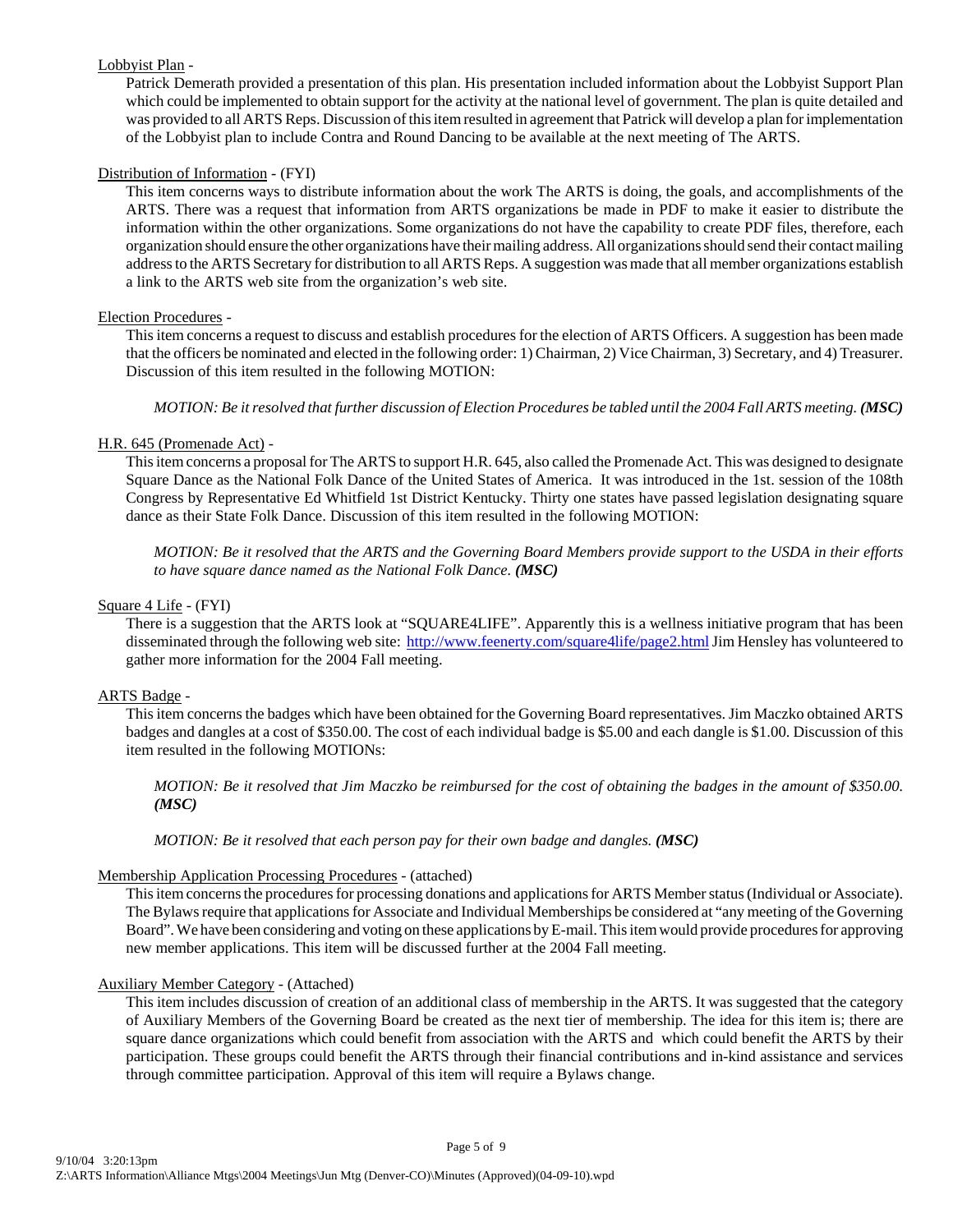The 54th NSDC - Portland and 56th NSDC - Charlotte, have already provided financial assistance to the ARTS and have indicated they would be willing participants at this level of membership. The US Handicapable Square Dance Convention has also expressed an interest in being associated with the ARTS. Other potential participants could be the National Vendors, American Square Dance Magazine, Zip Coder, Square Dancing Today, Grand Square Inc, the Lloyd Shaw Foundation, the New England Foundation, and possibly others. (See the attached for more information). Discussion of this item resulted in the following MOTIONs:

*MOTION: Be it resolved that further discussion of the Auxiliary Member Category be tabled until the 2004 Fall ARTS meeting. (MS Not Carried)*

*MOTION: Be it resolved that Article III - Members, be revised to add a membership category for "Auxiliary Governing Board Member" ; to read as follows: G. Auxiliary Governing Board Membership status may be granted by the Governing Board to any individual, group, or organization determined deserving by a two thirds vote of the Governing Board." (MSC)*

(NOTE - This Bylaws change will be discussed further at the 2004 Fall meeting)

*MOTION: Be it resolved that the US Handicapable Association be approved as an Associate Member; the \$100.00* Associate dues will be paid by Charlie & Kitty Holley and Jerry & Del Reed. (MSC)

(NOTE - Subsequent to the meeting the US Handicapable Association has applied for Associate Membership and the Governing Board is voting on this item in ARTS LOG 04-0731-001)

#### Long Range Plans For Meetings -

This item concerns a long range plan for future ARTS meetings. There was general agreement that establishing a long range plan for meeting is a good idea. Discussion of this item resulted in the following MOTION:

*MOTION: Be it resolved that the following schedule for ARTS meetings be established: 1) A Spring meeting immediately following the NSDC Pre-Convention; 2) A summer meeting immediately following the NSDC, and 3) A fall meeting immediately preceding the CALLERLAB Executive Committee meeting. (MSC)*

#### Video From Michael Streby -

This item includes a video presentation which was produced by Michael Streby. The goals of this project include: 1) Raise funds for The ARTS, 2) Increase corporate involvement in fund raising/image enhancement, 3) Develop a fund raising/sales force for The ARTS, and 4) Increase awareness of current dancers about what The ARTS is and how it can help the activity. The video includes information of various forms of dancing and time slots for commercials for the corporate sponsor. There was agreement that Michael will continue to work on the video to include additional dance forms. Discussion of this item resulted in the following MOTION:

*MOTION: Be it resolved that Michael Streby be granted permission to contract with the sponsoring casino to produce 10,000 copies of a video featuring "American Style Dancing".* 

Prior to vote on the above MOTION, the following MOTION was made.

*MOTION: Be it resolved that further discussion of the video produced by Michael Streby be tabled until the next ARTS meeting. (MSC)*

Subsequent to the vote to table this item, additional discussion resulted in agreement that Michael will continue to work on the video to include additional dance forms.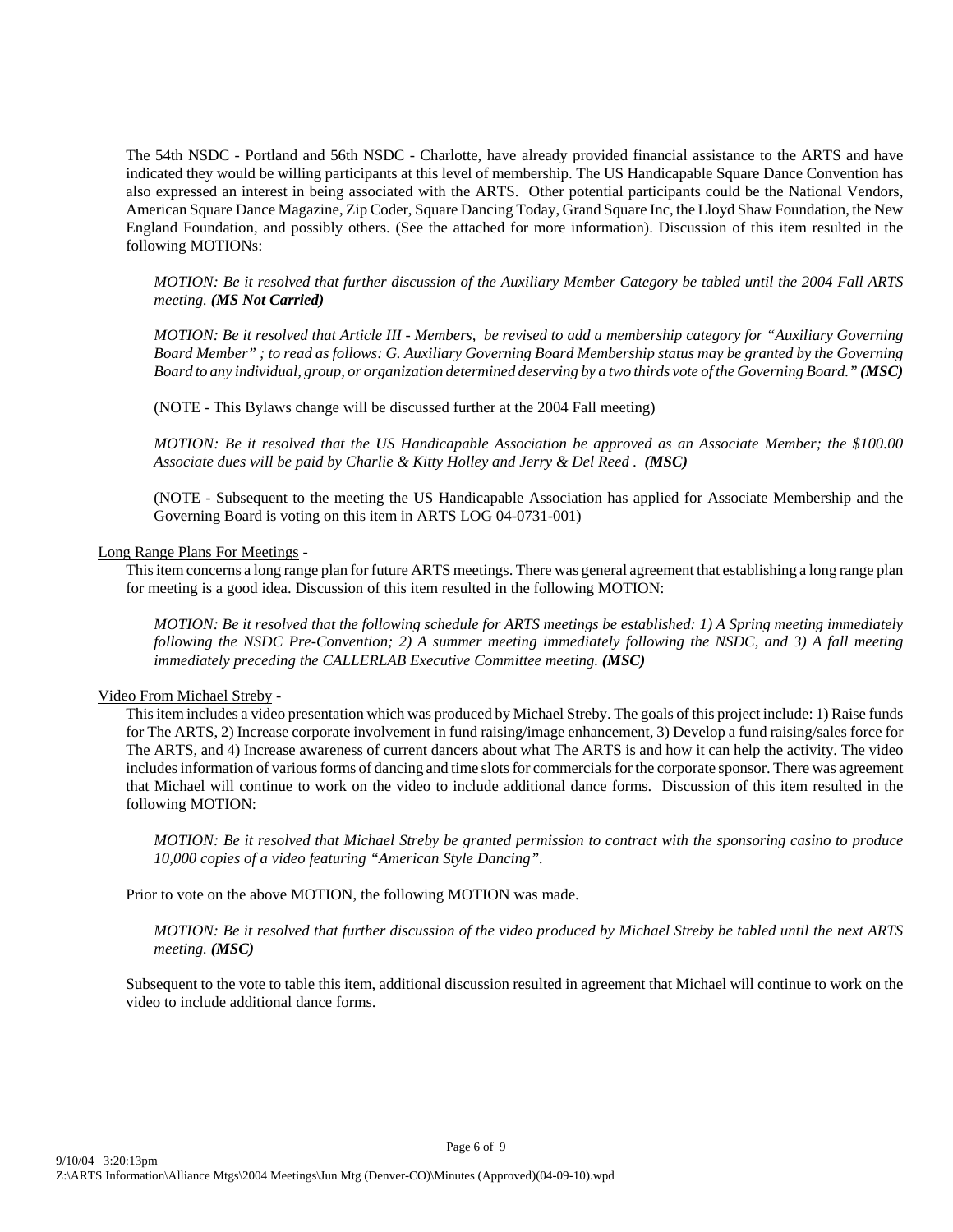#### Business Conformance Information - (FYI)

This item concerns contact USDA has had from an individual who seems to be making allegations that USDA is operating in an illegal manner. The USDA attorney has provided written notice that USDA is in compliance with the law. The USDA has notified its affiliates that if there is any contact from this individual that the information should be forwarded to the USDA attorney. Jim Weber asked that all ARTS organizations forward any contact from Len Heether be sent to Jim Weber.

Next Meeting -

Several options were discussed. The Singles and CONTRALAB have both offered to host the next meeting. Discussion of this item resulted in the following MOTION:

*MOTION: Be It Resolved That: The next ARTS meeting will be hosted by CONTRALAB and held on October 24-25, 2004 in Orlando, FL. (MSC)*

#### ADJOURNMENT

The meeting was adjourned at 4:30 PM on Sunday, Jun 27, 2004.

Submitted by,

Jerry Reed ARTS Secretary Transcribed From Tape Approved by ARTS LOG 04-0804-001 - September 10, 2004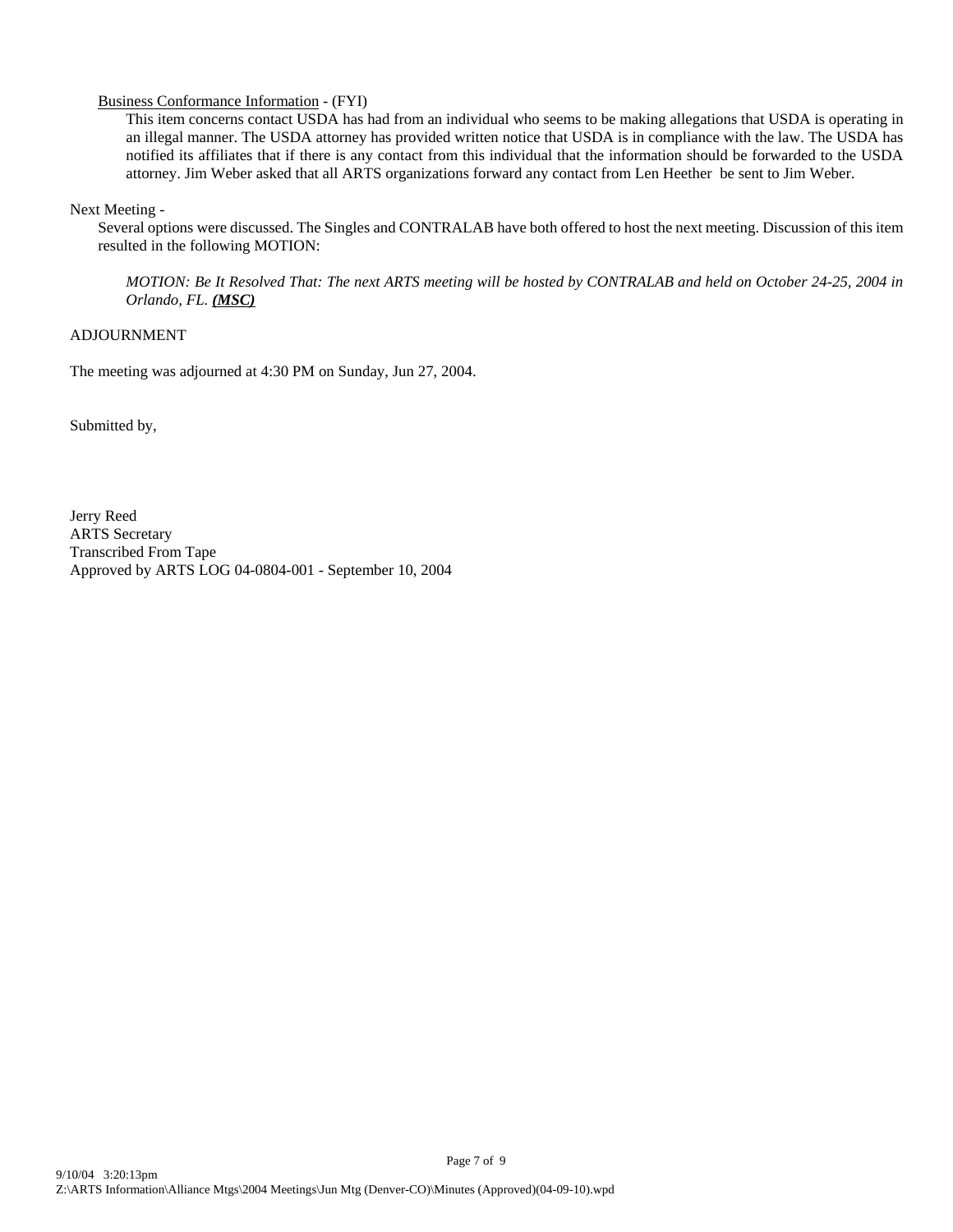# Alliance of Round Traditional and Square Dance Inc **Profit & Loss** May 7 through June 21, 2004

#### May 7 - Jun 21, '04 Income **Membership Dues** 450.00 **Associate Dues** 450.00 **Total Membership Dues** 50.00 **Miscellaneous Income Transfer from Wells Fargo** 7,097.31 7,597.31 **Total Income Expense** 221.70 Postage and Delivery 277.75 Printing and Reproduction Professional Fees 349.99 **Accounting** 349.99 **Total Professional Fees** 849.44 **Total Expense** 6,747.87 **Net Income**

 $\overline{a}$ 

#### 06/20/04

Í

 $\bigg($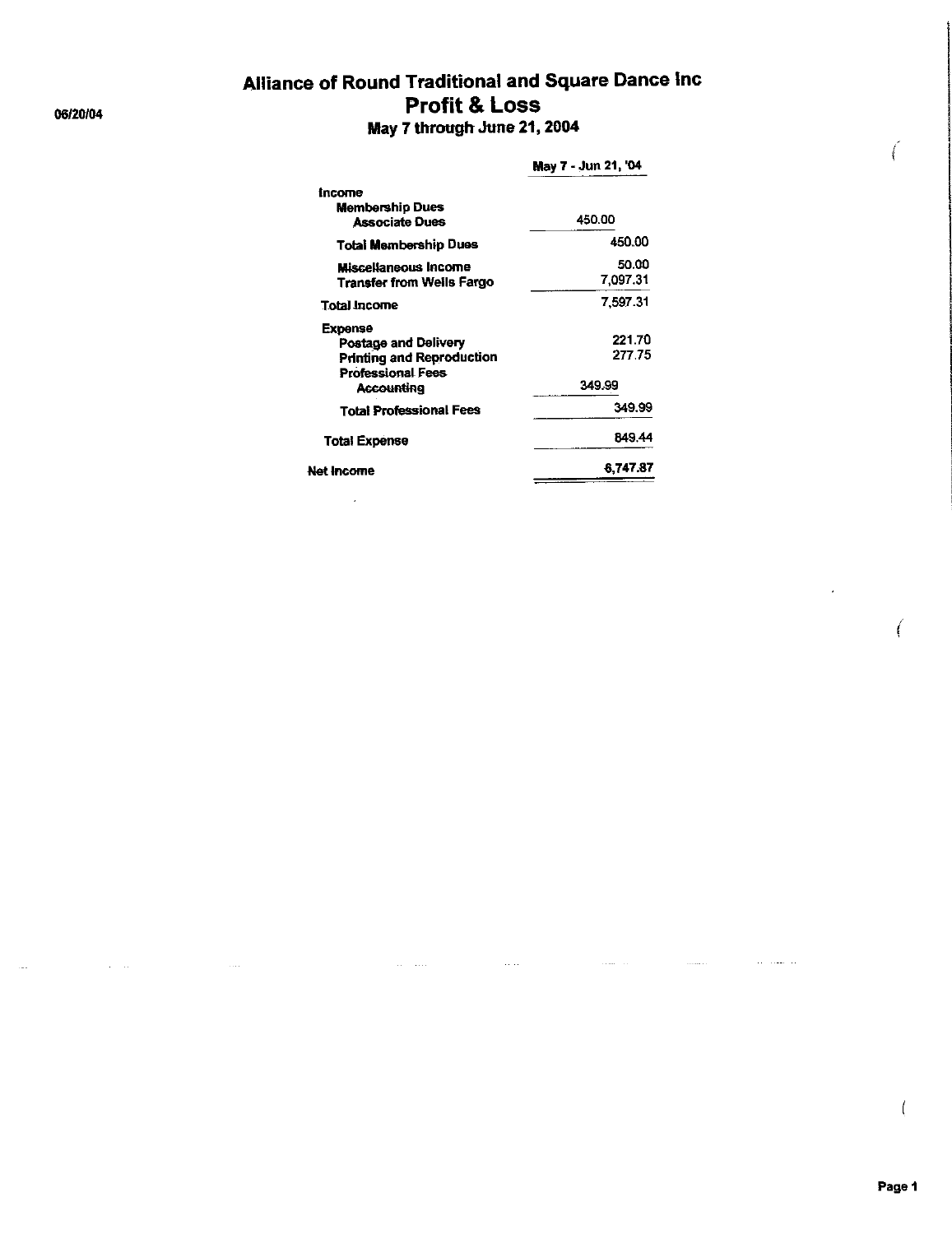June 27, 2004 ARTS Meeting (Attachment 2) (Action By Arts Governing Board -E-mail) (Page 1 of 1)

### *The following are ARTS Governing Board Actions Taken By E-mail Since the March 2004 ARTS Meeting* (Approved June 27, 2004)

ARTS LOG# 04-0325-001 Dance Survey)

MOTION: Be It Resolved That: Draft 2, dated March 25, 2004, of the NSDC dancer survey as revised during the March 2004 ARTS meeting be approved. (APPROVED 05/11/2004)

ARTS LOG 04-0328-001 (March 2004 ARTS Meeting Minutes) MOTION: Be It Resolved That: The minutes of the March 2004 ARTS meeting (Draft 2, dated April 8, 2004) be approved. (APPROVED 04/30/2004)

ARTS LOG# 04-0501-001 (ARTS Memberships)

MOTION: Be It Resolved That: The ARTS Governing Board confirm Associate Membership for the 2004 calendar year for: Montgomery Area Square Dance Association and the 54th National Square Dance Convention - Portland, Oregon.

Be It Further Resolved That: The ARTS Governing Board confirm Individual Membership for the 2004 calendar year for: Jim Gibson - Gamby, Oregon and Lee and Barbi Ashwill, Portland, Oregon. (APPROVED 05/21/2004)

ARTS LOG 04-0519-001 (Voting Reps Spring 2004 Meeting)

Confirmed the following as the Voting Reps for the 2004 Summer (June) ARTS Meeting: ACA - Henry Israel ; CALLERLAB - Mike Jacobs; CONTRALAB - Art Harvey ; IAGSDC - Scott Philips; National Square Dance Campers - Don Turney; NEC - John Williford; ROUNDALAB -Chuck Weiss; Single Square Dancers USA - Ron Holland; URDC - Michael Sheridan; USA West Policy board - Pres & Kay Minnick; USDA - Charlie Holley (ACTION COMPLETED ON 05/24/2004)

ARTS LOG# 04-0611-001 (Memberships)

MOTION: Be It Resolved That: The ARTS Governing Board confirm Associate Membership for the 2004 calendar year for: San Diego Round Dance Instructors Association, Central District Callers Association - Oklahoma, North Carolina Callers Association, 56th National Square Dance Convention - Charlotte, North Carolina.

Be It Further Resolved That: The ARTS Governing Board confirm Individual Membership for the 2004 calendar year for: Jacque and Dwain Cozby. (Voting to be completed 06/25/2004)

ARTS LOG# 04-0612-001 (Urgent Request for Information for IRS) This ARTS LOG provided the following to each ARTS Governing Board organization: "Each organization, please review the following and provide the requested information for your organization for question Number 1 to Jim no later than June 15. Also please provide input for the other questions which you believe will be helpful in answering the IRS." (Voting to be completed 06/15/2004)

Page 8 of 9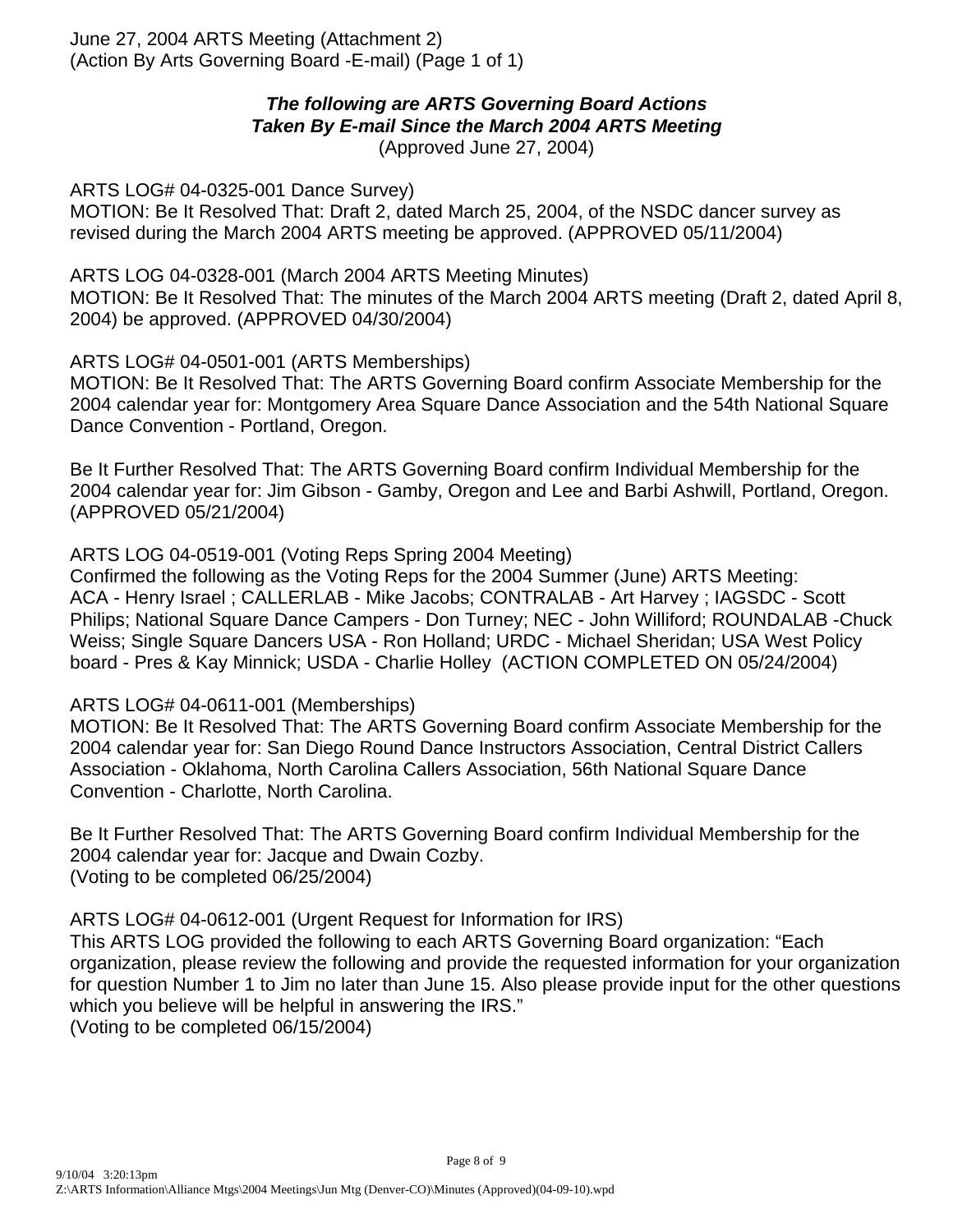## June 27, 2004 ARTS Meeting (List ARTS Governing Board IRS Status)(Page 1 of 1)

## ARTS Governing Board Members IRS Status June 2004

| Organization                                       | <b>IRS Status</b> | Comment                                                                                                                            |
|----------------------------------------------------|-------------------|------------------------------------------------------------------------------------------------------------------------------------|
| <b>American Callers</b>                            | 501 $(c)(4)$      |                                                                                                                                    |
| <b>CALLERLAB</b>                                   | 501 $(c)(6)$      | California                                                                                                                         |
| <b>CONTRALAB</b>                                   | N/A               | Incorporated in Washington - non-profit<br>educational organization. Due to size & limited<br>income - not registered with the IRS |
| Int Association of Gay Square Dance Clubs (IAGSDC) | 501 $(c)$ $(4)$   |                                                                                                                                    |
| National Campers                                   |                   |                                                                                                                                    |
| National Executive Comm (NEC)                      | 501 $(c)(4)$      |                                                                                                                                    |
| <b>ROUNDALAB</b>                                   | 501 $(c)$ $(6)$   |                                                                                                                                    |
| Single Square Dancers                              | 501 $\circ$ (7)   | Oklahoma.                                                                                                                          |
| Universal Round Dance Council                      |                   |                                                                                                                                    |
| United Square Dancers of America (USDA) is a       | 501 $(c)(4)$      |                                                                                                                                    |
| <b>USA-West Policy Board</b>                       | 501 $(c)(3)$      |                                                                                                                                    |
|                                                    |                   |                                                                                                                                    |
|                                                    |                   |                                                                                                                                    |

.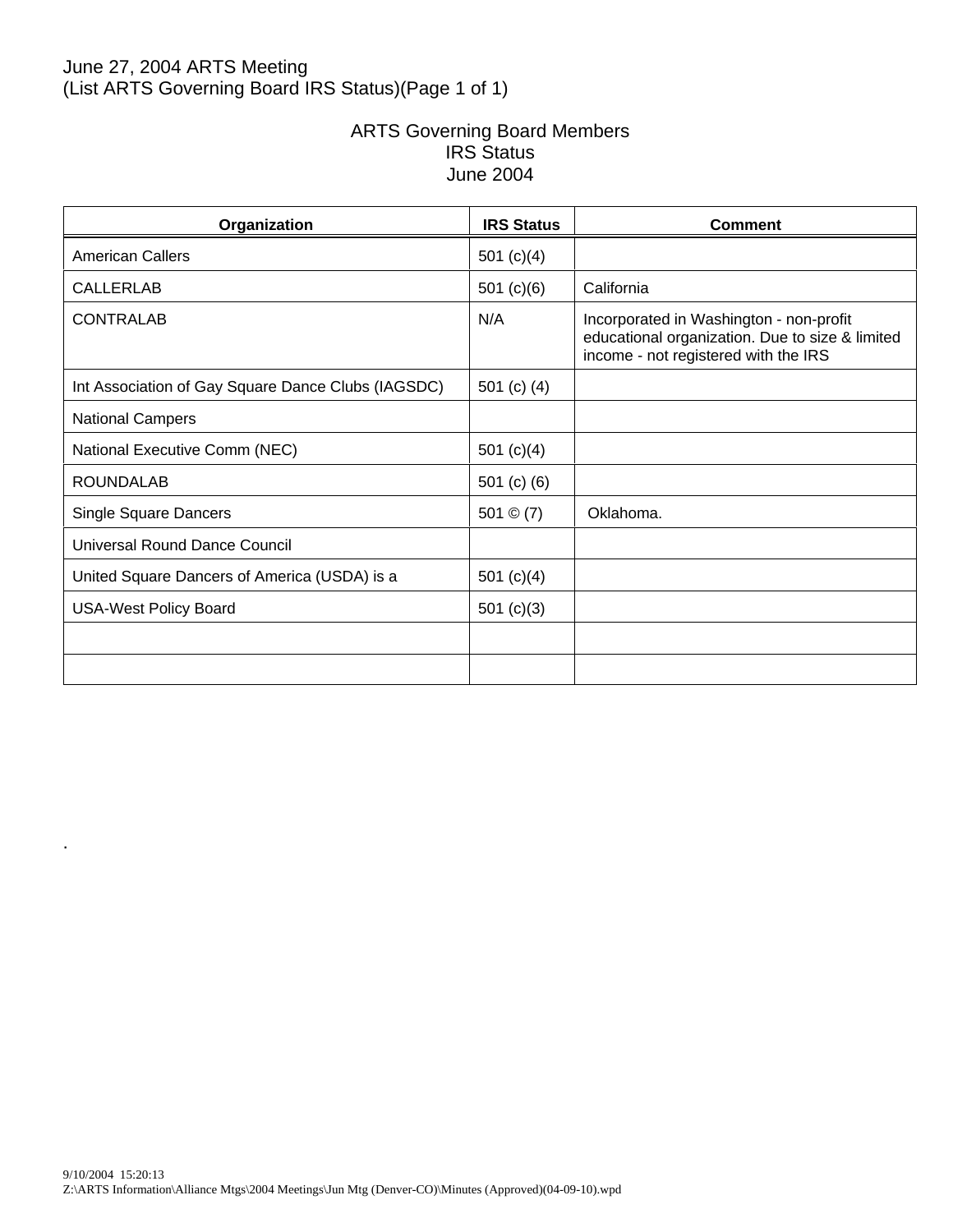

# ARTS

Membership Application Processing Procedures (Action Required by the ARTS Governing Board) (Draft 1 - June 6, 2004)

Membership Applications and Contributions are received by the ARTS Treasurer / Membership Chair throughout the year. To facilitate the processing of Membership Applications as they are received (rather than waiting for a Regular Meeting of the Board of Governors) these applications are to be processed on a monthly basis via electronic vote. The procedures listed below are submitted to the ARTS Governing Board (Board) for approval.

Procedures -

- 1. The ARTS Treasurer / Membership Chair is to make the ARTS Home Office (HO) aware of new Membership Applications and the amount(s) of their Contributions, with copies to the ARTS Officers, on a monthly basis.
- 2. In accordance with the ARTS E-mail Procedures previously established, the HO drafts the "Vote Required" E-mail message to the Board identifying the groups applying for Associate Membership in the ARTS and the individuals applying for Individual Membership in the ARTS. These messages will include the amount of each donation and shall be prepared on a monthly basis (if necessary) seeking approval of these applications.
- 3. The HO compiles the vote results and informs Board of results
- 4. Upon approval of the Application for Membership (a two-thirds vote in the affirmative by the Governing Board shall be required to confirm membership status) the ARTS Treasurer / Membership Chair shall promptly issue the appropriate Certificate of Membership together with a letter of appreciation.
- 5. Approval of membership renewals shall be dealt with in a similar manner. As they are received the HO will be notified and the approval process outlined above will be followed. (This procedure could be eliminated should we choose to provide for automatic renewals based upon their initial approval.)
- 6. The electronic vote of the Board shall be affirmed at the next meeting of the Board.
- 7. Individual and Associate Membership shall be for a period of 12 months from the date of approval by the Governing Board. Renewal notices shall be issued to the member by the Treasurer / Membership Chair at the beginning of the  $10<sup>th</sup>$  month of membership together with a letter encouraging the member to renew. A follow-up notice shall be mailed to the member two months following the expiration of the membership year.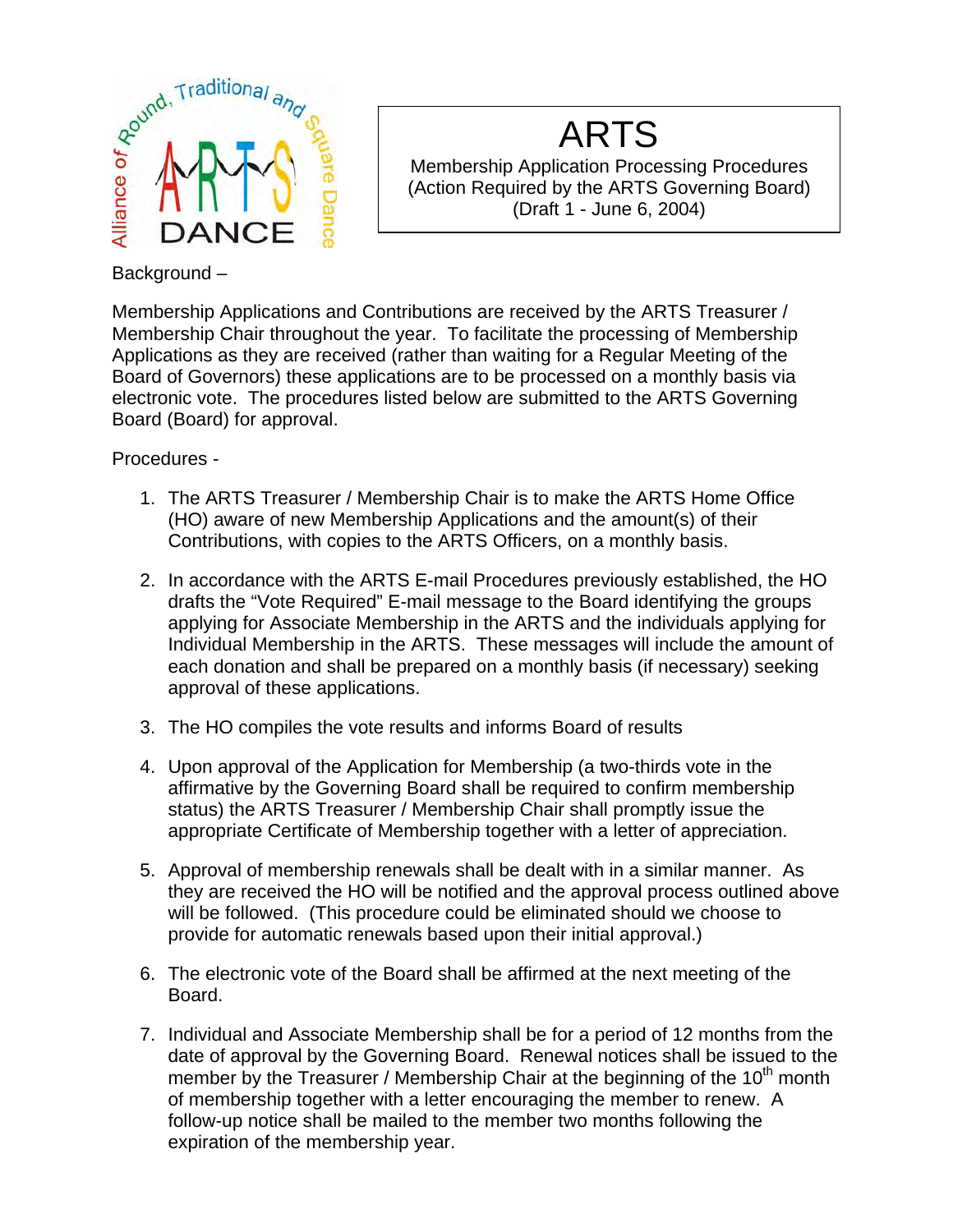

# ARTS MEMBERSHIP APPLICATION MAN S<br>
MEMBERSHIP APPLICATION<br>
Memberships in the ARTS (Alliance of Round, Traditional and Square-Dance, Inc.) are available to Individuals

and Organizations. Individual Membership status may be bestowed on anyone contributing \$50 or more per year. Associate Memberships are open to those groups donating at least \$100 per year to the ARTS.

□ Individual Member(s) @ \$50 per year Associate Member @ \$100 per year

| Name of Individual(s) or Organization |                        |         |          |  |
|---------------------------------------|------------------------|---------|----------|--|
|                                       | <b>Mailing Address</b> |         |          |  |
| City                                  | <b>State</b>           | Country | Zip Code |  |
|                                       | e-mail                 |         | Phone    |  |

Make Checks Payable and Mail to: ARTS-Dance – 1316 Middlebrook Drive – Liberty, Missouri 64068-1941